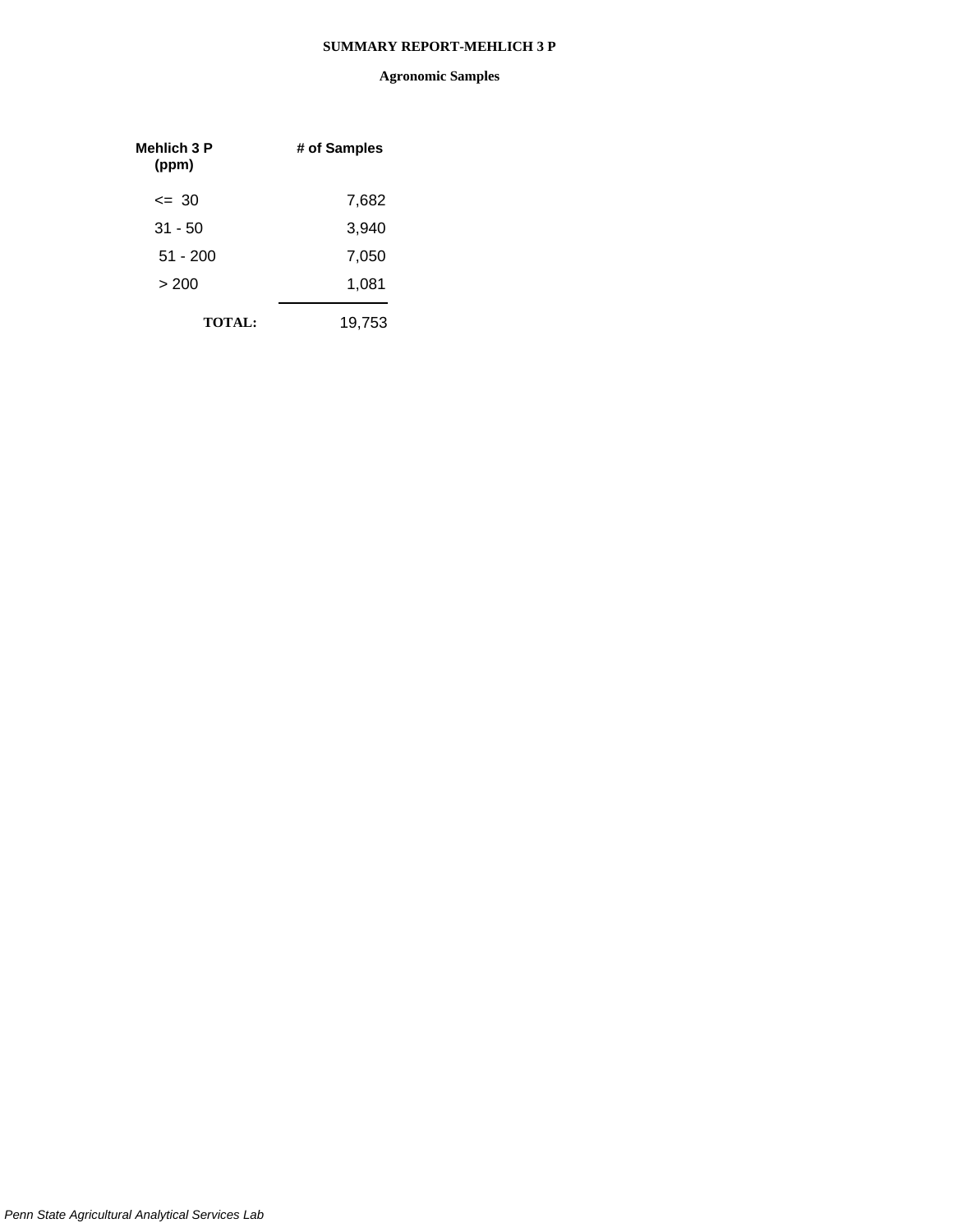#### **BY COUNTY**

| County           | <b>Total Samples</b> |                          | Mehlich 3 P<br>(ppm) | # of Samples   |
|------------------|----------------------|--------------------------|----------------------|----------------|
| <b>ADAMS</b>     | 238                  |                          |                      |                |
|                  |                      | $\mathbf{1}$             | $\leq$ 30            | 57             |
|                  |                      | $\overline{2}$           | $31 - 50$            | 48             |
|                  |                      | 3                        | $51 - 200$           | 117            |
|                  |                      | 4                        | > 200                | 16             |
| <b>ALLEGHENY</b> | 824                  |                          |                      |                |
|                  |                      | $\mathbf{1}$             | $\leq$ 30            | 574            |
|                  |                      | $\overline{2}$           | $31 - 50$            | 122            |
|                  |                      | 3                        | $51 - 200$           | 123            |
|                  |                      | $\overline{\mathcal{A}}$ | > 200                | 5              |
| <b>ARMSTRONG</b> | 195                  |                          |                      |                |
|                  |                      | $\mathbf{1}$             | $\leq$ 30            | 105            |
|                  |                      | $\overline{2}$           | $31 - 50$            | 40             |
|                  |                      | 3                        | $51 - 200$           | 48             |
|                  |                      | $\overline{4}$           | > 200                | $\sqrt{2}$     |
| <b>BEAVER</b>    | 91                   |                          |                      |                |
|                  |                      | $\mathbf{1}$             | $\leq$ 30            | 44             |
|                  |                      | $\overline{2}$           | $31 - 50$            | 17             |
|                  |                      | 3                        | $51 - 200$           | 27             |
|                  |                      | 4                        | > 200                | 3              |
| <b>BEDFORD</b>   | 184                  |                          |                      |                |
|                  |                      | $\mathbf{1}$             | $= 30$               | 97             |
|                  |                      | $\overline{2}$           | $31 - 50$            | 38             |
|                  |                      | 3                        | $51 - 200$           | 48             |
|                  |                      | 4                        | > 200                | $\mathbf 1$    |
| <b>BERKS</b>     | 390                  |                          |                      |                |
|                  |                      | $\mathbf{1}$             | $\leq$ 30            | 115            |
|                  |                      | $\overline{2}$           | $31 - 50$            | 75             |
|                  |                      | 3                        | $51 - 200$           | 177            |
|                  |                      | $\overline{4}$           | > 200                | 23             |
| <b>BLAIR</b>     | 226                  |                          |                      |                |
|                  |                      | $\mathbf{1}$             | $= 30$               | 69             |
|                  |                      | $\overline{2}$           | $31 - 50$            | 35             |
|                  |                      | 3                        | $51 - 200$           | 115            |
|                  |                      | 4                        | > 200                | $\overline{7}$ |
| <b>BRADFORD</b>  | 908                  |                          |                      |                |
|                  |                      | $\mathbf 1$              | $= 30$               | 277            |
|                  |                      | $\overline{2}$           | $31 - 50$            | 235            |
|                  |                      | 3                        | $51 - 200$           | 371            |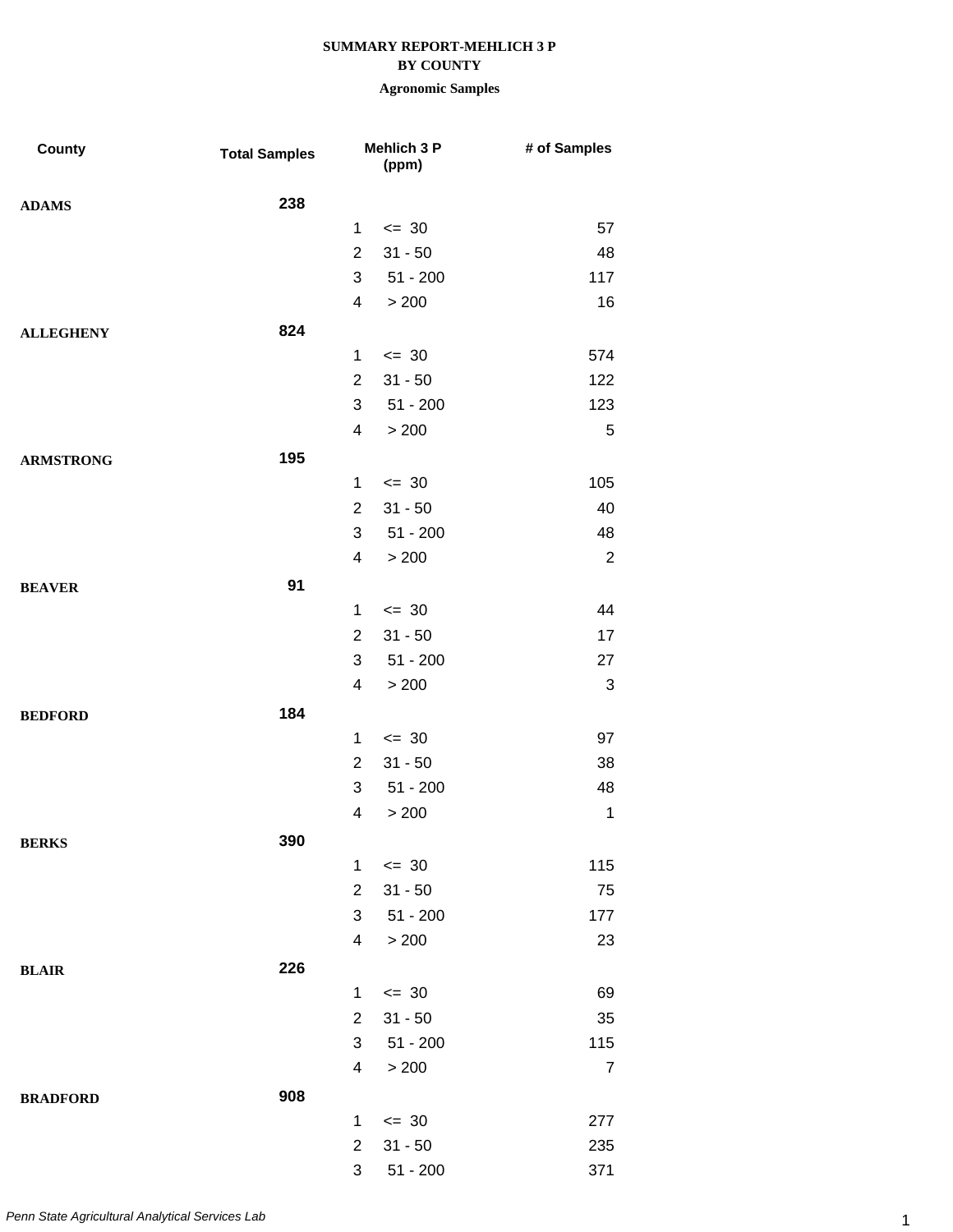### **BY COUNTY**

| County         | <b>Total Samples</b> |                          | <b>Mehlich 3 P</b><br>(ppm) | # of Samples   |
|----------------|----------------------|--------------------------|-----------------------------|----------------|
|                |                      | $\overline{\mathcal{A}}$ | > 200                       | 25             |
| <b>BUCKS</b>   | 205                  |                          |                             |                |
|                |                      | 1                        | $= 30$                      | 64             |
|                |                      | $\overline{2}$           | $31 - 50$                   | 38             |
|                |                      | 3                        | $51 - 200$                  | 76             |
|                |                      | 4                        | > 200                       | 27             |
| <b>BUTLER</b>  | 416                  |                          |                             |                |
|                |                      | $\mathbf{1}$             | $\leq$ 30                   | 177            |
|                |                      | $\overline{2}$           | $31 - 50$                   | 122            |
|                |                      | 3                        | $51 - 200$                  | 110            |
|                |                      | 4                        | > 200                       | $\overline{7}$ |
| <b>CAMBRIA</b> | 281                  |                          |                             |                |
|                |                      | 1                        | $\leq$ 30                   | 142            |
|                |                      | $\overline{2}$           | $31 - 50$                   | 52             |
|                |                      | 3                        | $51 - 200$                  | 87             |
| <b>CAMERON</b> | 23                   |                          |                             |                |
|                |                      | 1                        | $\leq$ 30                   | 19             |
|                |                      | $\overline{2}$           | $31 - 50$                   | $\mathbf 1$    |
|                |                      | 3                        | $51 - 200$                  | $\overline{c}$ |
|                |                      | $\overline{4}$           | > 200                       | $\mathbf 1$    |
| <b>CARBON</b>  | 37                   |                          |                             |                |
|                |                      | 1                        | $\leq$ 30                   | 11             |
|                |                      | $\overline{2}$           | $31 - 50$                   | 13             |
|                |                      | $\sqrt{3}$               | $51 - 200$                  | 13             |
| <b>CENTRE</b>  | 2,576                |                          |                             |                |
|                |                      | 1                        | $\leq$ 30                   | 976            |
|                |                      | $\overline{2}$           | $31 - 50$                   | 422            |
|                |                      | 3                        | $51 - 200$                  | 892            |
|                |                      | 4                        | > 200                       | 286            |
| <b>CHESTER</b> | 169                  |                          |                             |                |
|                |                      | $\mathbf 1$              | $\leq$ 30                   | 98             |
|                |                      | $\overline{2}$           | $31 - 50$                   | 34             |
|                |                      | 3                        | $51 - 200$                  | 30             |
|                |                      | 4                        | > 200                       | $\overline{7}$ |
| <b>CLARION</b> | 187                  |                          |                             |                |
|                |                      | 1                        | $\leq$ 30                   | 119            |
|                |                      | $\overline{2}$           | $31 - 50$                   | 20             |
|                |                      | 3                        | $51 - 200$                  | 20             |
|                |                      | 4                        | > 200                       | 28             |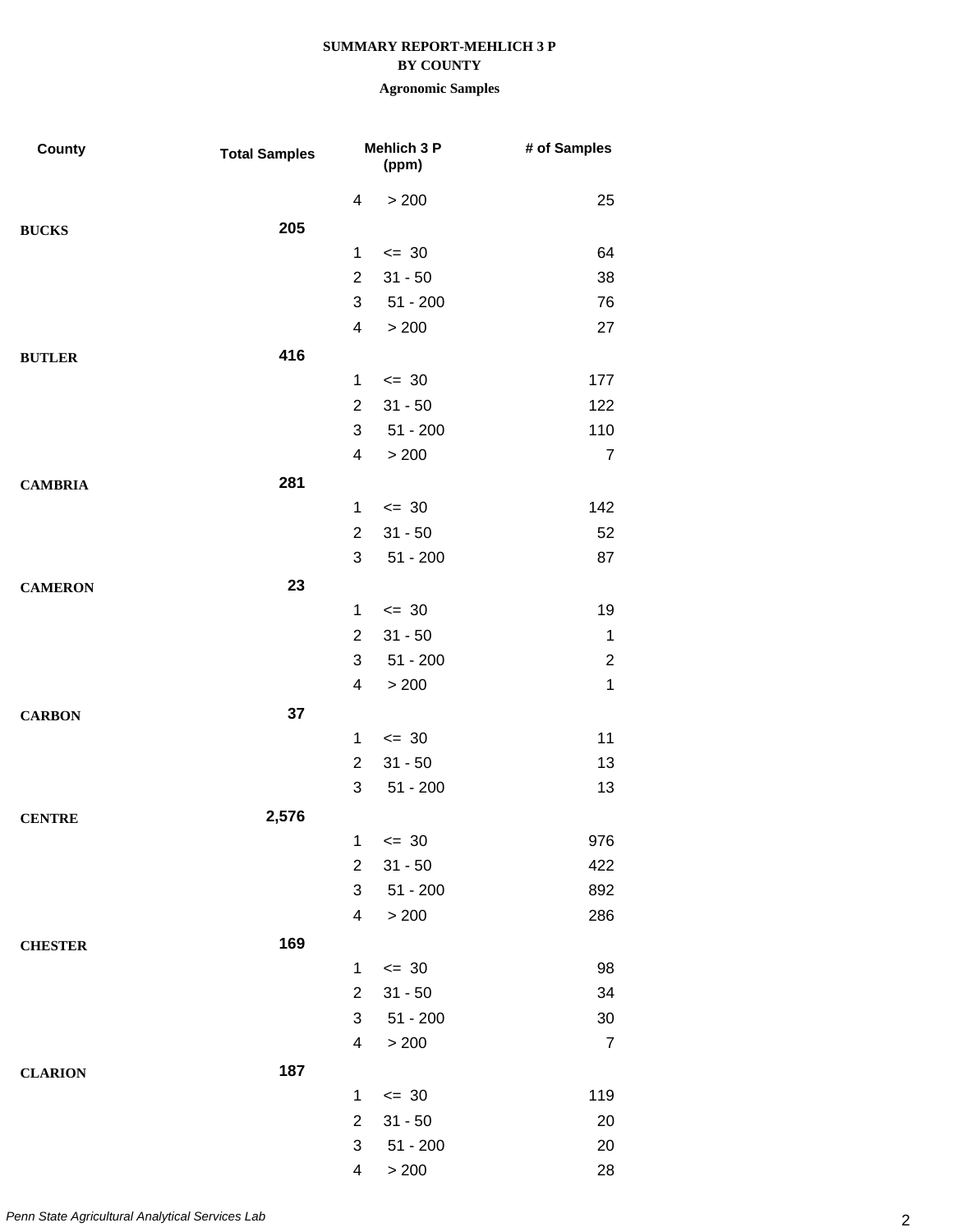## **BY COUNTY**

| County            | <b>Total Samples</b> |                | <b>Mehlich 3 P</b><br>(ppm) | # of Samples   |
|-------------------|----------------------|----------------|-----------------------------|----------------|
| <b>CLEARFIELD</b> | 484                  |                |                             |                |
|                   |                      | $\mathbf 1$    | $\leq$ 30                   | 244            |
|                   |                      | $\overline{2}$ | $31 - 50$                   | 99             |
|                   |                      | 3              | $51 - 200$                  | 122            |
|                   |                      | $\overline{4}$ | > 200                       | 19             |
| <b>CLINTON</b>    | 219                  |                |                             |                |
|                   |                      | $\mathbf{1}$   | $\leq$ 30                   | 49             |
|                   |                      | $\overline{2}$ | $31 - 50$                   | 59             |
|                   |                      | 3              | $51 - 200$                  | 99             |
|                   |                      | 4              | > 200                       | 12             |
| <b>COLUMBIA</b>   | 497                  |                |                             |                |
|                   |                      | 1              | $\leq$ 30                   | 135            |
|                   |                      | $\overline{2}$ | $31 - 50$                   | 112            |
|                   |                      | 3              | $51 - 200$                  | 223            |
|                   |                      | $\overline{4}$ | > 200                       | 27             |
| <b>CRAWFORD</b>   | 454                  |                |                             |                |
|                   |                      | $\mathbf{1}$   | $\leq$ 30                   | 200            |
|                   |                      | $\overline{2}$ | $31 - 50$                   | 139            |
|                   |                      | 3              | $51 - 200$                  | 109            |
|                   |                      | 4              | > 200                       | $\,6$          |
| <b>CUMBERLAND</b> | 201                  |                |                             |                |
|                   |                      | $\mathbf{1}$   | $\leq$ 30                   | 70             |
|                   |                      | $\overline{2}$ | $31 - 50$                   | 50             |
|                   |                      | 3              | $51 - 200$                  | 77             |
|                   |                      | 4              | > 200                       | $\overline{4}$ |
| <b>DAUPHIN</b>    | 349                  |                |                             |                |
|                   |                      | $\mathbf{1}$   | $\leq$ 30                   | 77             |
|                   |                      | $\overline{2}$ | $31 - 50$                   | 68             |
|                   |                      | 3              | $51 - 200$                  | 180            |
|                   |                      | $\overline{4}$ | > 200                       | 24             |
| <b>DELAWARE</b>   | 30                   |                |                             |                |
|                   |                      | $\mathbf{1}$   | $\leq$ 30                   | 17             |
|                   |                      | $\overline{2}$ | $31 - 50$                   | $\sqrt{5}$     |
|                   |                      | 3              | $51 - 200$                  | $\overline{7}$ |
|                   |                      | $\overline{4}$ | > 200                       | $\mathbf 1$    |
| ${\bf ELK}$       | 82                   |                |                             |                |
|                   |                      | $\mathbf{1}$   | $\leq$ 30                   | 48             |
|                   |                      | $\overline{2}$ | $31 - 50$                   | 14             |
|                   |                      | 3              | $51 - 200$                  | 19             |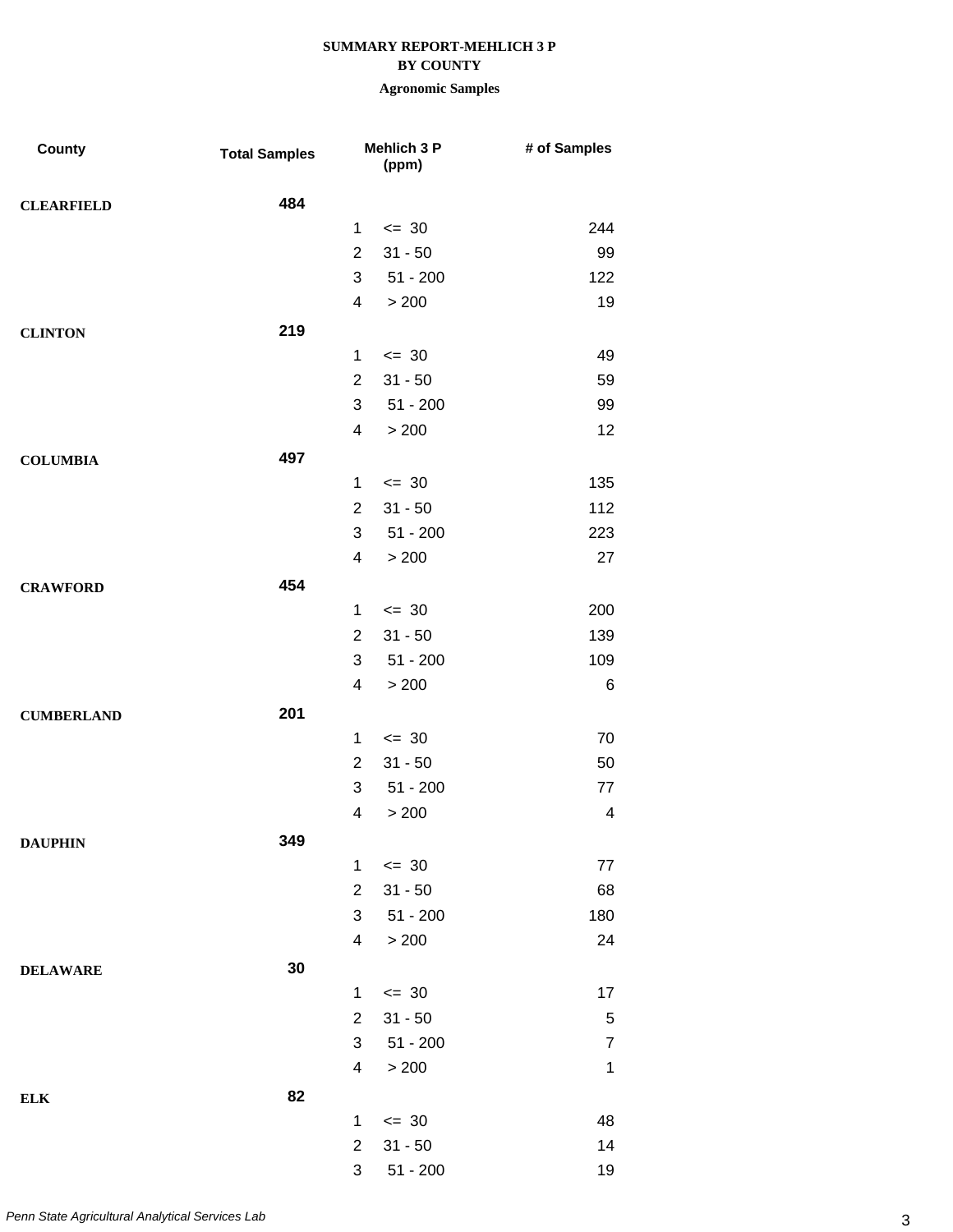### **BY COUNTY**

| County            | <b>Total Samples</b> |                          | Mehlich 3 P<br>(ppm) | # of Samples            |
|-------------------|----------------------|--------------------------|----------------------|-------------------------|
|                   |                      | 4                        | > 200                | $\mathbf 1$             |
| <b>ERIE</b>       | 330                  |                          |                      |                         |
|                   |                      | 1                        | $= 30$               | 180                     |
|                   |                      | $\overline{2}$           | $31 - 50$            | 55                      |
|                   |                      | 3                        | $51 - 200$           | 91                      |
|                   |                      | 4                        | > 200                | $\overline{\mathbf{4}}$ |
| <b>FAYETTE</b>    | 189                  |                          |                      |                         |
|                   |                      | $\mathbf 1$              | $\leq$ 30            | 117                     |
|                   |                      | $\overline{2}$           | $31 - 50$            | 37                      |
|                   |                      | 3                        | $51 - 200$           | 35                      |
| <b>FOREST</b>     | 64                   |                          |                      |                         |
|                   |                      | 1                        | $\leq$ 30            | 44                      |
|                   |                      | $\overline{2}$           | $31 - 50$            | $\overline{7}$          |
|                   |                      | 3                        | $51 - 200$           | 13                      |
| <b>FRANKLIN</b>   | 223                  |                          |                      |                         |
|                   |                      | $\mathbf{1}$             | $\leq$ 30            | 56                      |
|                   |                      | $\overline{2}$           | $31 - 50$            | 50                      |
|                   |                      | 3                        | $51 - 200$           | 110                     |
|                   |                      | 4                        | > 200                | $\overline{7}$          |
| <b>FULTON</b>     | 85                   |                          |                      |                         |
|                   |                      | $\mathbf{1}$             | $\leq$ 30            | 30                      |
|                   |                      | $\overline{2}$           | $31 - 50$            | 26                      |
|                   |                      | 3                        | $51 - 200$           | 28                      |
|                   |                      | $\overline{\mathcal{A}}$ | > 200                | $\mathbf 1$             |
| <b>GREENE</b>     | 60                   |                          |                      |                         |
|                   |                      | 1                        | $= 30$               | 38                      |
|                   |                      | $\overline{2}$           | $31 - 50$            | 12                      |
|                   |                      | 3                        | $51 - 200$           | 9                       |
|                   |                      | 4                        | > 200                | $\mathbf 1$             |
| <b>HUNTINGDON</b> | 278                  |                          |                      |                         |
|                   |                      | $\mathbf 1$              | $\leq$ 30            | 141                     |
|                   |                      | $\overline{2}$           | $31 - 50$            | 57                      |
|                   |                      | 3                        | $51 - 200$           | 74                      |
|                   |                      | 4                        | > 200                | 6                       |
| <b>INDIANA</b>    | 328                  |                          |                      |                         |
|                   |                      | 1                        | $\leq$ 30            | 178                     |
|                   |                      | $\overline{2}$           | $31 - 50$            | 67                      |
|                   |                      | 3                        | $51 - 200$           | 80                      |
|                   |                      | 4                        | > 200                | $\sqrt{3}$              |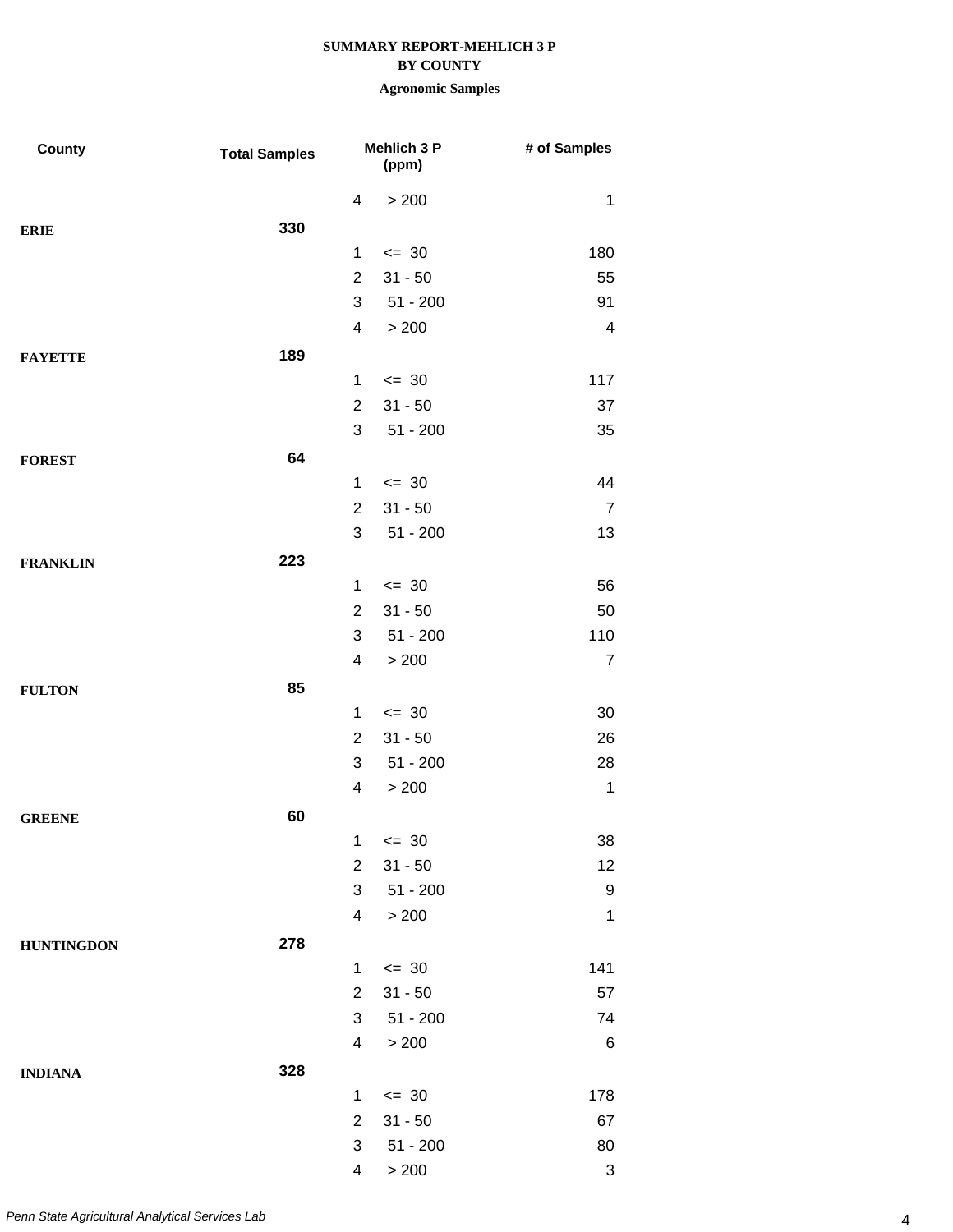## **BY COUNTY**

| County            | <b>Total Samples</b> |                | <b>Mehlich 3 P</b><br>(ppm) | # of Samples   |
|-------------------|----------------------|----------------|-----------------------------|----------------|
| <b>JEFFERSON</b>  | 336                  |                |                             |                |
|                   |                      | $\mathbf{1}$   | $= 30$                      | 234            |
|                   |                      | $\overline{2}$ | $31 - 50$                   | 57             |
|                   |                      | 3              | $51 - 200$                  | 43             |
|                   |                      | 4              | > 200                       | $\overline{2}$ |
| <b>JUNIATA</b>    | 678                  |                |                             |                |
|                   |                      | $\mathbf 1$    | $\leq$ 30                   | 152            |
|                   |                      | $\overline{2}$ | $31 - 50$                   | 141            |
|                   |                      | 3              | $51 - 200$                  | 321            |
|                   |                      | 4              | > 200                       | 64             |
| <b>LACKAWANNA</b> | 483                  |                |                             |                |
|                   |                      | $\mathbf{1}$   | $\leq$ 30                   | 183            |
|                   |                      | $\overline{2}$ | $31 - 50$                   | 78             |
|                   |                      | 3              | $51 - 200$                  | 193            |
|                   |                      | 4              | > 200                       | 29             |
| <b>LANCASTER</b>  | 310                  |                |                             |                |
|                   |                      | $\mathbf{1}$   | $\leq$ 30                   | 62             |
|                   |                      | $\overline{2}$ | $31 - 50$                   | 38             |
|                   |                      | 3              | $51 - 200$                  | 141            |
|                   |                      | 4              | > 200                       | 69             |
| <b>LAWRENCE</b>   | 269                  |                |                             |                |
|                   |                      | $\mathbf 1$    | $\leq$ 30                   | 80             |
|                   |                      | $\overline{2}$ | $31 - 50$                   | 65             |
|                   |                      | 3              | $51 - 200$                  | 121            |
|                   |                      | 4              | > 200                       | 3              |
| <b>LEBANON</b>    | 198                  |                |                             |                |
|                   |                      | $\mathbf{1}$   | $\leq$ 30                   | 25             |
|                   |                      | $\overline{2}$ | $31 - 50$                   | 26             |
|                   |                      | 3              | $51 - 200$                  | 125            |
|                   |                      | 4              | > 200                       | 22             |
| <b>LEHIGH</b>     | 63                   |                |                             |                |
|                   |                      | 1              | $\leq$ 30                   | 13             |
|                   |                      | $\overline{2}$ | $31 - 50$                   | 14             |
|                   |                      | 3              | $51 - 200$                  | 33             |
|                   |                      | 4              | > 200                       | 3              |
| <b>LUZERNE</b>    | 333                  |                |                             |                |
|                   |                      | $\mathbf 1$    | $= 30$                      | 67             |
|                   |                      | $\overline{2}$ | $31 - 50$                   | 57             |
|                   |                      | 3              | $51 - 200$                  | 191            |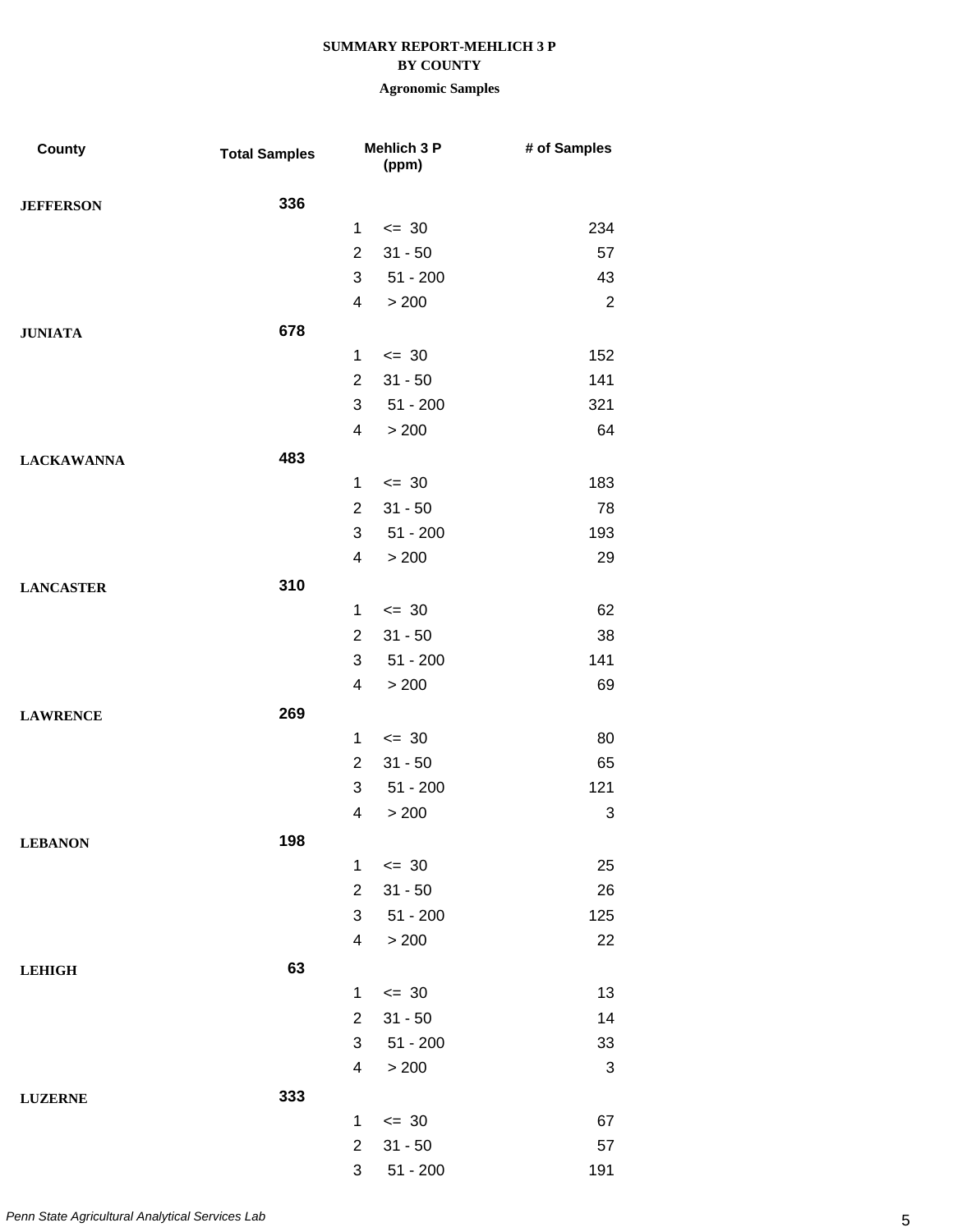### **BY COUNTY**

| County             | <b>Total Samples</b> |                | <b>Mehlich 3 P</b><br>(ppm) | # of Samples   |
|--------------------|----------------------|----------------|-----------------------------|----------------|
|                    |                      | 4              | > 200                       | 18             |
| <b>LYCOMING</b>    | 319                  |                |                             |                |
|                    |                      | $\mathbf{1}$   | $= 30$                      | 106            |
|                    |                      | $\overline{2}$ | $31 - 50$                   | 66             |
|                    |                      | 3              | $51 - 200$                  | 131            |
|                    |                      | 4              | > 200                       | 16             |
| <b>MCKEAN</b>      | 41                   |                |                             |                |
|                    |                      | $\mathbf{1}$   | $= 30$                      | 36             |
|                    |                      | $\overline{2}$ | $31 - 50$                   | $\overline{2}$ |
|                    |                      | 3              | $51 - 200$                  | 3              |
| <b>MERCER</b>      | 395                  |                |                             |                |
|                    |                      | $\mathbf{1}$   | $= 30$                      | 166            |
|                    |                      | $\overline{2}$ | $31 - 50$                   | 104            |
|                    |                      | 3              | $51 - 200$                  | 116            |
|                    |                      | 4              | > 200                       | 9              |
| <b>MIFFLIN</b>     | 63                   |                |                             |                |
|                    |                      | $\mathbf{1}$   | $\leq$ 30                   | 12             |
|                    |                      | $\overline{2}$ | $31 - 50$                   | 20             |
|                    |                      | 3              | $51 - 200$                  | 31             |
| <b>MONROE</b>      | 37                   |                |                             |                |
|                    |                      | 1              | $\leq$ 30                   | 8              |
|                    |                      | $\overline{2}$ | $31 - 50$                   | 8              |
|                    |                      | 3              | $51 - 200$                  | 20             |
|                    |                      | 4              | > 200                       | $\mathbf 1$    |
| <b>MONTGOMERY</b>  | 198                  |                |                             |                |
|                    |                      | 1              | $\leq$ 30                   | 105            |
|                    |                      | $\overline{2}$ | $31 - 50$                   | 39             |
|                    |                      | 3              | $51 - 200$                  | 52             |
|                    |                      | 4              | > 200                       | $\overline{2}$ |
| <b>MONTOUR</b>     | 184                  |                |                             |                |
|                    |                      | $\mathbf{1}$   | $\leq$ 30                   | 36             |
|                    |                      | $\overline{2}$ | $31 - 50$                   | 39             |
|                    |                      | 3              | $51 - 200$                  | 95             |
|                    |                      | 4              | > 200                       | 14             |
| <b>NORTHAMPTON</b> | 72                   |                |                             |                |
|                    |                      | 1              | $\leq$ 30                   | 21             |
|                    |                      | $\overline{2}$ | $31 - 50$                   | 22             |
|                    |                      | 3              | $51 - 200$                  | 23             |
|                    |                      | 4              | > 200                       | $\,6$          |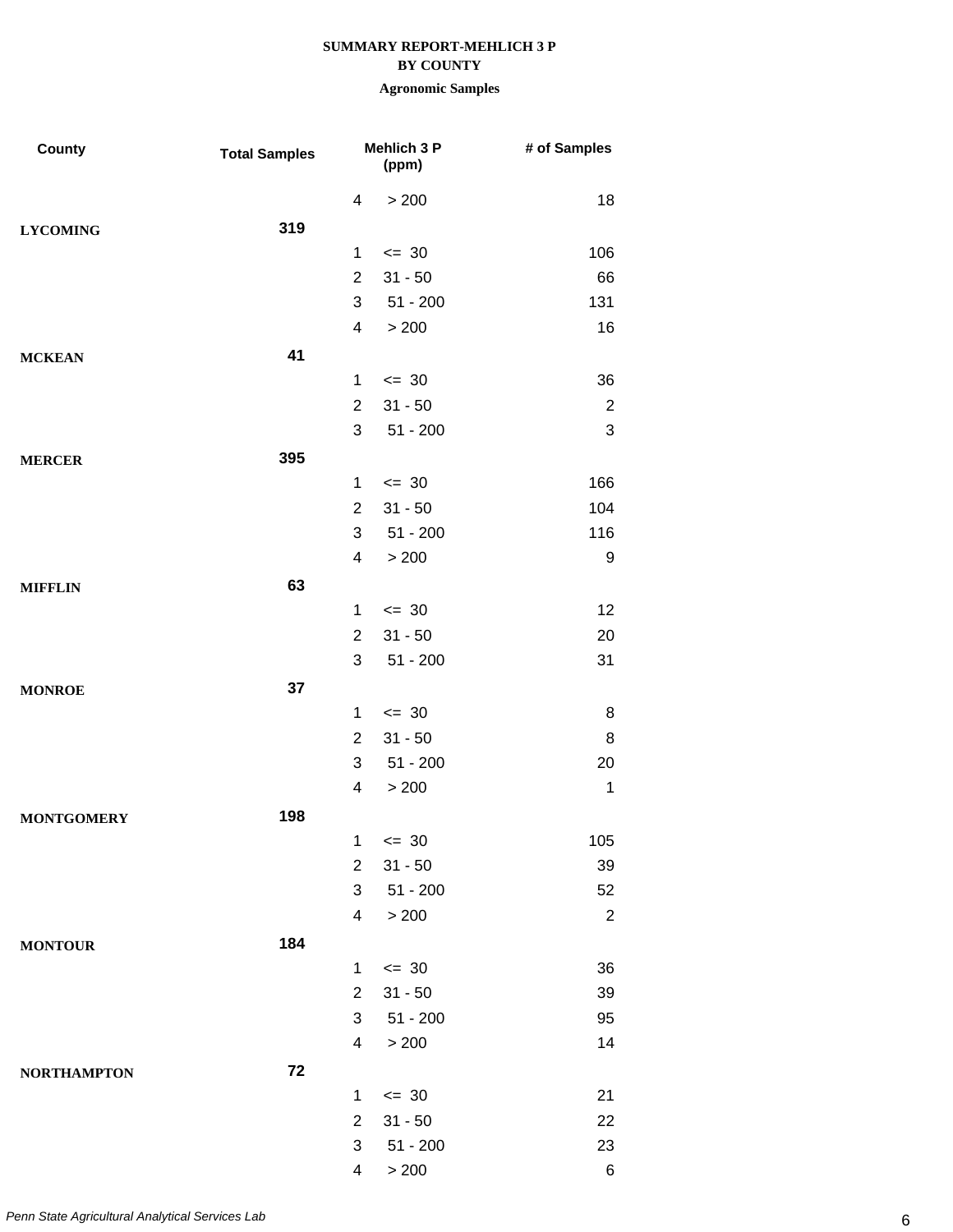## **BY COUNTY**

| County                | <b>Total Samples</b> |                          | Mehlich 3 P<br>(ppm) | # of Samples   |
|-----------------------|----------------------|--------------------------|----------------------|----------------|
| <b>NORTHUMBERLAND</b> | 402                  |                          |                      |                |
|                       |                      | $\mathbf{1}$             | $= 30$               | 57             |
|                       |                      | $\overline{2}$           | $31 - 50$            | 97             |
|                       |                      | 3                        | $51 - 200$           | 209            |
|                       |                      | 4                        | > 200                | 39             |
| <b>PERRY</b>          | 614                  |                          |                      |                |
|                       |                      | 1                        | $= 30$               | 125            |
|                       |                      | $\overline{2}$           | $31 - 50$            | 126            |
|                       |                      | 3                        | $51 - 200$           | 330            |
|                       |                      | 4                        | > 200                | 33             |
| <b>PHILADELPHIA</b>   | 11                   |                          |                      |                |
|                       |                      | 1                        | $= 30$               | 3              |
|                       |                      | $\overline{2}$           | $31 - 50$            | $\mathbf 1$    |
|                       |                      | 3                        | $51 - 200$           | $\,$ 5 $\,$    |
|                       |                      | $\overline{\mathcal{A}}$ | > 200                | $\overline{2}$ |
| <b>PIKE</b>           | 18                   |                          |                      |                |
|                       |                      | 1                        | $\leq$ 30            | 4              |
|                       |                      | 2                        | $31 - 50$            | 1              |
|                       |                      | 3                        | $51 - 200$           | 10             |
|                       |                      | 4                        | > 200                | 3              |
| <b>POTTER</b>         | 133                  |                          |                      |                |
|                       |                      | 1                        | $\leq$ 30            | 72             |
|                       |                      | $\overline{2}$           | $31 - 50$            | 23             |
|                       |                      | 3                        | $51 - 200$           | 37             |
|                       |                      | 4                        | > 200                | $\mathbf 1$    |
| <b>SCHUYLKILL</b>     | 345                  |                          |                      |                |
|                       |                      | 1                        | $\leq$ 30            | 59             |
|                       |                      | $\overline{2}$           | $31 - 50$            | 48             |
|                       |                      | 3                        | $51 - 200$           | 169            |
|                       |                      | 4                        | > 200                | 69             |
| <b>SNYDER</b>         | 252                  |                          |                      |                |
|                       |                      | 1                        | $\leq$ 30            | 17             |
|                       |                      | 2                        | $31 - 50$            | 30             |
|                       |                      | 3                        | $51 - 200$           | 154            |
|                       |                      | 4                        | > 200                | 51             |
| <b>SOMERSET</b>       | 223                  |                          |                      |                |
|                       |                      | 1                        | $\leq$ 30            | 130            |
|                       |                      | $\overline{2}$           | $31 - 50$            | 45             |
|                       |                      | 3                        | $51 - 200$           | 48             |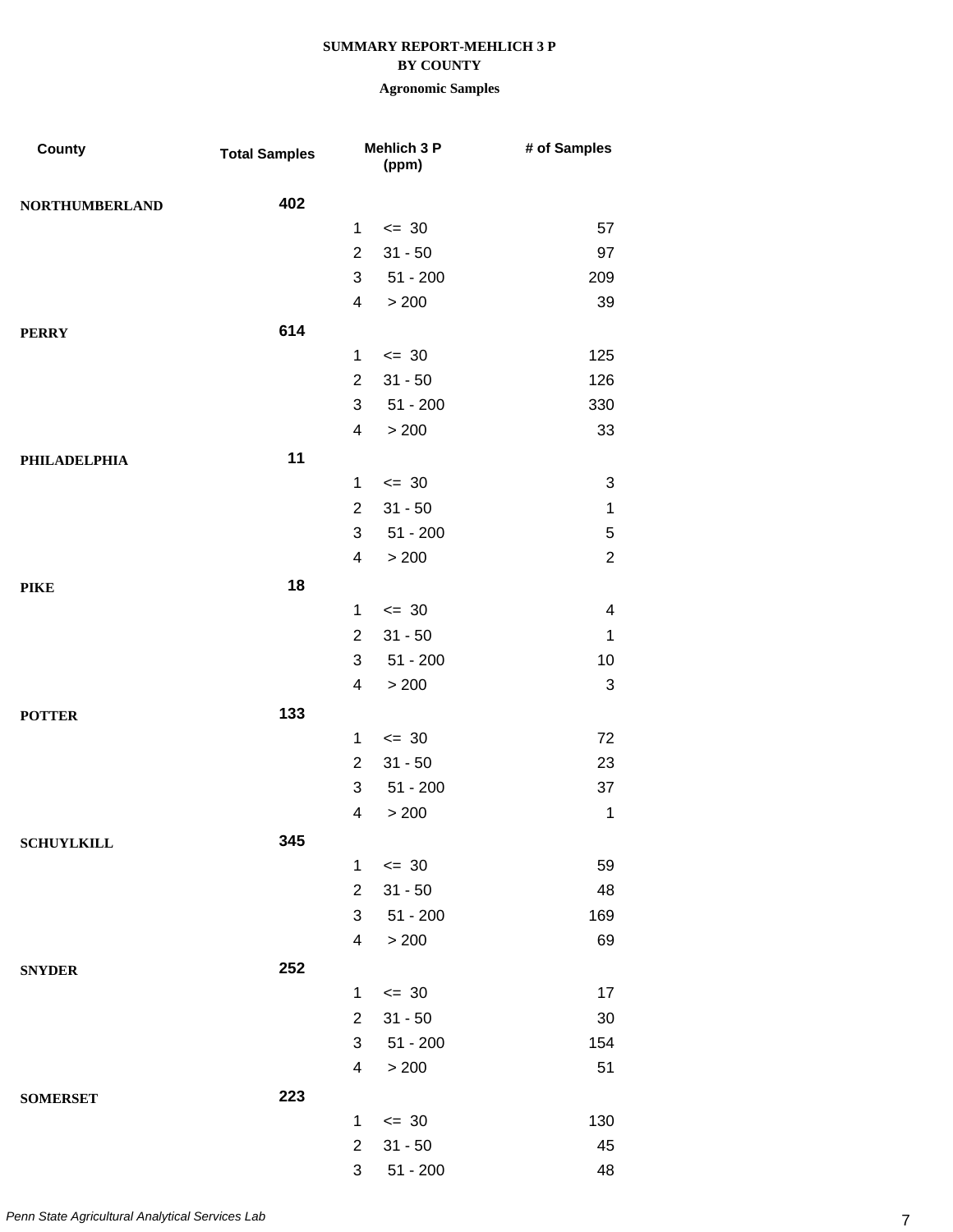### **BY COUNTY**

#### **Agronomic Samples**

| County             | <b>Total Samples</b> |                | Mehlich 3 P<br>(ppm) | # of Samples   |
|--------------------|----------------------|----------------|----------------------|----------------|
| <b>SULLIVAN</b>    | 46                   |                |                      |                |
|                    |                      | $\mathbf{1}$   | $= 30$               | 19             |
|                    |                      | $\overline{2}$ | $31 - 50$            | 9              |
|                    |                      | 3              | $51 - 200$           | 17             |
|                    |                      | 4              | > 200                | $\mathbf 1$    |
| <b>SUSQUEHANNA</b> | 165                  |                |                      |                |
|                    |                      | $\mathbf{1}$   | $= 30$               | 72             |
|                    |                      | $\overline{2}$ | $31 - 50$            | 37             |
|                    |                      | 3              | $51 - 200$           | 50             |
|                    |                      | 4              | > 200                | $\,6$          |
| <b>TIOGA</b>       | 763                  |                |                      |                |
|                    |                      | $\mathbf{1}$   | $\leq$ 30            | 309            |
|                    |                      | $\overline{2}$ | $31 - 50$            | 197            |
|                    |                      | 3              | $51 - 200$           | 240            |
|                    |                      | 4              | > 200                | 17             |
| <b>UNION</b>       | 249                  |                |                      |                |
|                    |                      | $\mathbf{1}$   | $\leq$ 30            | 66             |
|                    |                      | $\overline{2}$ | $31 - 50$            | 44             |
|                    |                      | 3              | $51 - 200$           | 132            |
|                    |                      | 4              | > 200                | $\overline{7}$ |
| <b>VENANGO</b>     | 69                   |                |                      |                |
|                    |                      | 1              | $\leq$ 30            | 43             |
|                    |                      | $\overline{2}$ | $31 - 50$            | 15             |
|                    |                      | 3              | $51 - 200$           | 11             |
| <b>WARREN</b>      | 38                   |                |                      |                |
|                    |                      | 1              | $\leq 30$            | 23             |
|                    |                      | $\overline{2}$ | $31 - 50$            | $\bf 8$        |
|                    |                      | 3              | $51 - 200$           | $\overline{7}$ |
| <b>WASHINGTON</b>  | 403                  |                |                      |                |
|                    |                      | $\mathbf{1}$   | $\leq$ 30            | 254            |
|                    |                      | $\overline{2}$ | $31 - 50$            | 74             |
|                    |                      | 3              | $51 - 200$           | 70             |
|                    |                      | 4              | > 200                | 5              |
| <b>WAYNE</b>       | 146                  |                |                      |                |
|                    |                      | $\mathbf{1}$   | $\leq$ 30            | 45             |
|                    |                      | $\overline{2}$ | $31 - 50$            | 26             |
|                    |                      | 3              | $51 - 200$           | 61             |
|                    |                      | 4              | > 200                | 14             |
|                    |                      |                |                      |                |

**WESTMORELAND 574**